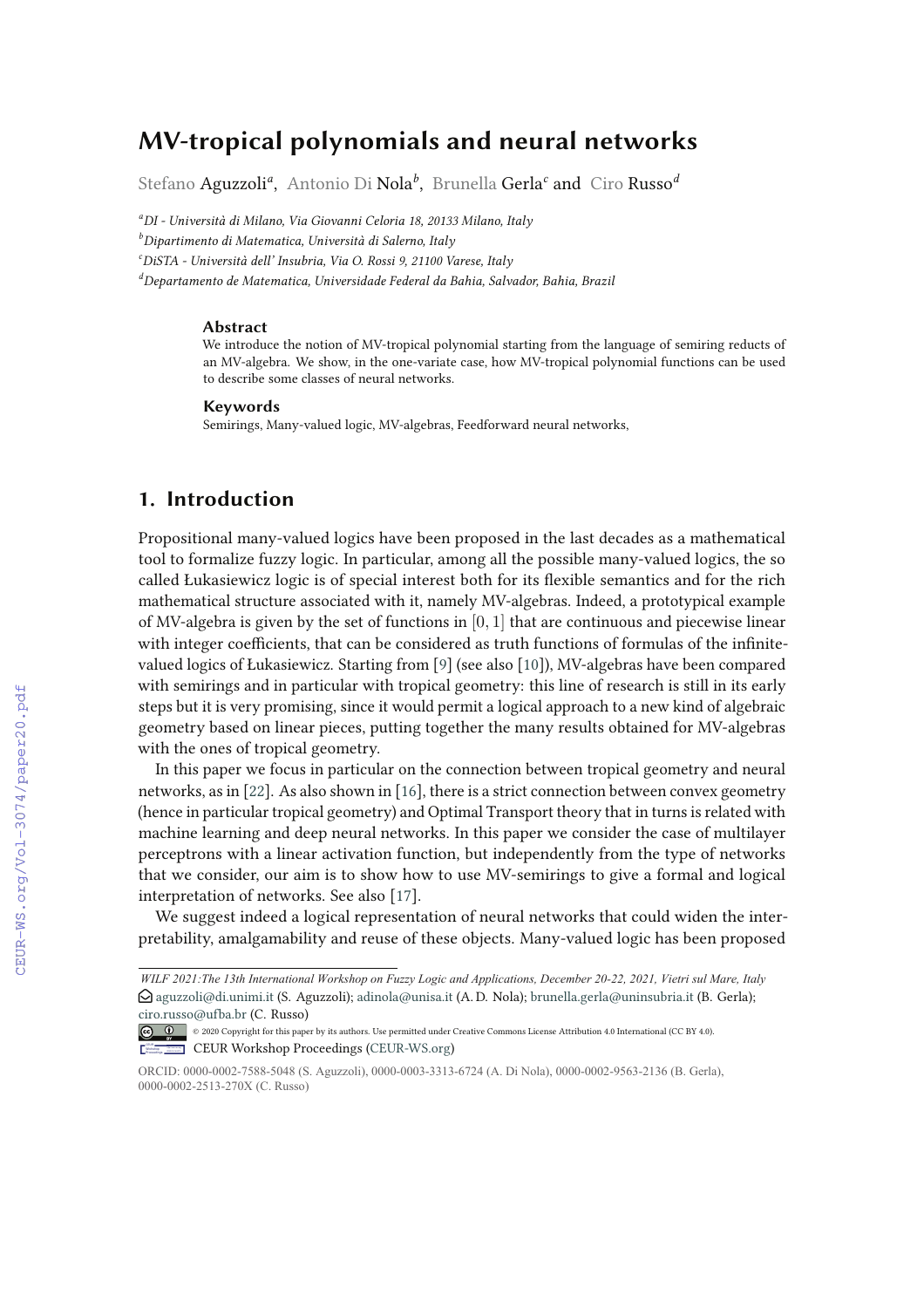in [7] to model neural networks: it is shown there that, by taking as activation function  $\psi$  the identity truncated to zero and one (i.e.,  $\psi(x) = (1 \wedge (x \vee 0))$ ), it is possible to represent the corresponding neural network as a combination of propositions of Łukasiewicz calculus (and *vice versa*). Further, in [4] it is shown that neural networks whose activation function is the identity truncated to zero and one, can be fully interpreted as logical objects, since they are equivalent to (equivalence classes of) formulas of Rational Łukasiewicz logic.

Other mathematical structures have been proposed to model neural network, as for example the tropical semiring that is a structure on the real numbers that mimics the usual ring operations of sum and multiplication, by replacing them with supremum and sum, respectively. Starting from such a structure, definitions of polynomials can be given that corresponds to piecewise linear functions. In [22] the authors establish connections between feedforward neural networks with real valued, linear activation functions, and tropical geometry and they show that the family of such neural networks is equivalent to the family of tropical rational maps.

In this paper we deal with polynomials written in the language of the semiring reducts of the MV-algebra [0, 1]. We characterize the associated formulas in the one variable case, and we state some results about their geometry. Further, following [22], we define rational functions for MV-semirings and compare them with the whole class of generalised McNaughton functions corresponding to MV-polynomials (see [6]). We then show how MV-polynomials can be used to describe functions associated with a special class of neural networks.

### **2. Semirings and Semimodules**

In this section we recall some basic definitions and properties of semirings and semimodules over them. Most of this material can be found in [15].

**Definition 2.1.** A *semiring* is an algebraic structure  $\langle S, +, \cdot, 0, 1 \rangle$  such that

- (S1)  $\langle S, +, 0 \rangle$  is a commutative monoid:
- (S2)  $\langle S, \cdot, 1 \rangle$  is a monoid;
- $(S3)$  · distributes over + from either side;
- (S4)  $0 \cdot a = 0 = a \cdot 0$  for all  $a \in S$ .

A semiring  $S$  is called

- *commutative* if so is the multiplication,
- *idempotent* if so is the sum, i. e. if it satisfies the equation  $x + x = x$ ,
- a *semifield* if  $\langle S \setminus \{0\}, \cdot, 1 \rangle$  is an Abelian group.

Many relevant examples of semirings are known, among which we recall the (commutative) one of natural numbers  $\langle \mathbb{N}, +, \cdot, 0, 1 \rangle$ . Further let  $\mathbb{R} = \mathbb{R} \cup \{-\infty\}$ . The structure  $\langle \overline{\mathbb{R}}, \max, +, -\infty, 0 \rangle$  is an idempotent semifield, sometimes called the *tropical semiring*.

**Definition 2.2.** Let S be a semiring. A (left) S-semimodule is a commutative monoid  $\langle M, +, 0 \rangle$ with an external operation with coefficients in S, called *scalar multiplication*,  $\cdot$  :  $(a, x) \in$  $S \times M \longmapsto a \cdot x \in M$ , such that the following conditions hold for all  $a, b \in S$  and  $x, y \in M$ :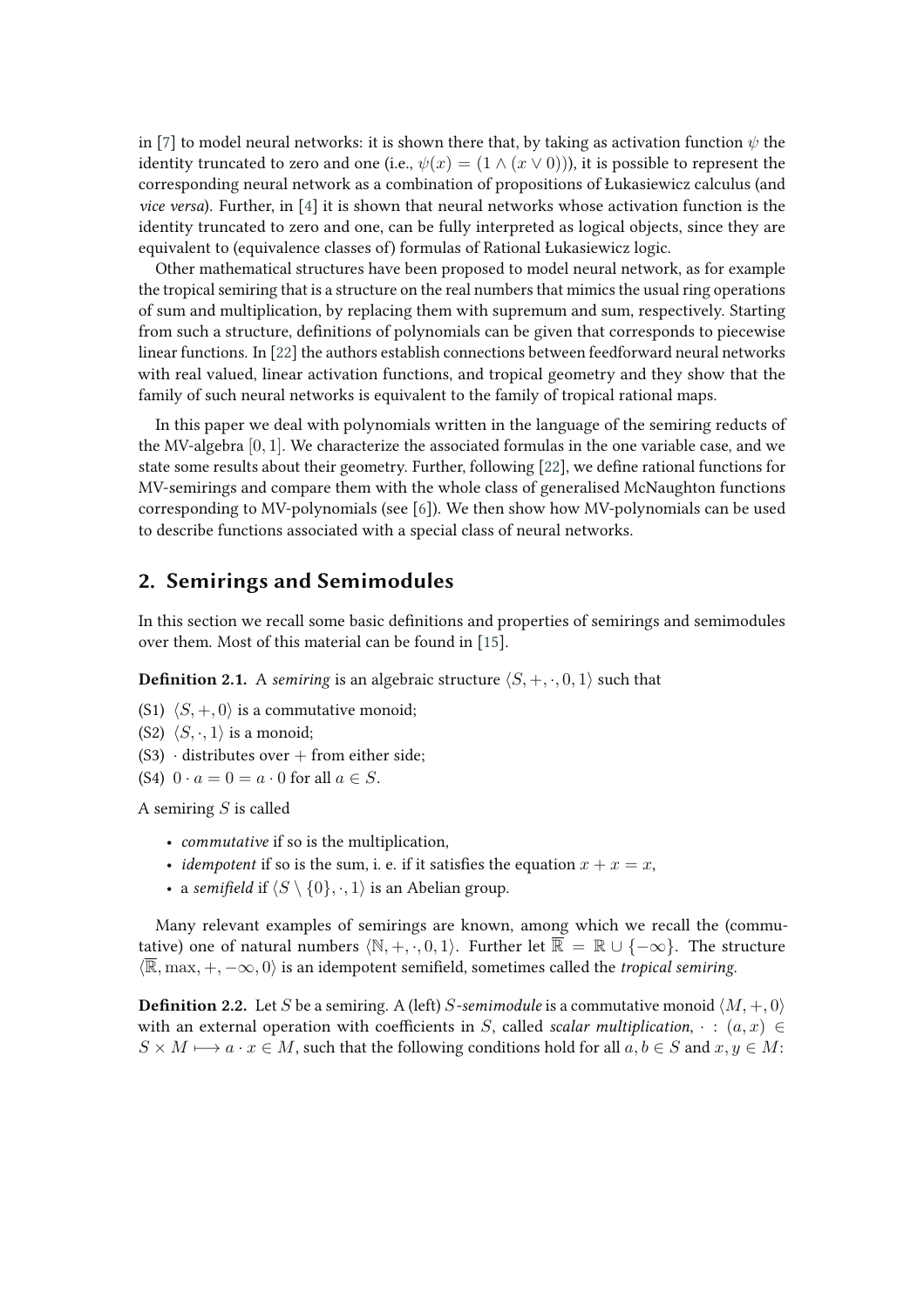(SM1)  $(ab) \cdot x = a \cdot (b \cdot x)$ , (SM2)  $a \cdot (x + y) = (a \cdot x) + (a \cdot y)$ , (SM3)  $(a + b) \cdot x = (a \cdot x) + (b \cdot x)$ , (SM4)  $0_S \cdot x = 0_M = a \cdot 0_M$ ,  $(SM5) 1 \cdot x = x.$ 

Right  $S$ -semimodule are defined in an analogus way.

**Example 2.3.** *Let* S *be a semiring and* X *be an arbitrary non-empty set. We can consider the monoid*  $\langle S^X, +, 0 \rangle$  *of all functions from* X *to* S, where **0** *is the* 0<sub>S</sub>-constant function from X *to* S *and*

$$
(f+g)(x) = f(x) + g(x)
$$
 for all  $x \in X$  and  $f, g \in S^X$ .

Then we can define a scalar multiplication in  $S^X$  as follows:

$$
\cdot : (a, f) \in S \times S^X \longmapsto a \cdot f \in S^X,
$$

*with the map*  $a \cdot f$  *defined as*  $(a \cdot f)(x) = af(x)$  *for all*  $x \in X$ *.* 

It is clear that  $S^X$  is a left  $S$ -semimodule. The semimodule  $S^X$  can be defined also for  $X=\varnothing,$ *in which case we obtain, up to an isomorphism, the one-element semimodule*  $\{0\}$ *.* 

**Remark 2.4.** In all the definitions and results that can be stated both for left and right semimodules, we will refer generically to "semimodules"  $-$  without specifying left or right  $-$  and we will use the notations of left semimodules.

# **3. MV-semirings and MV-semimodules**

In [5] and [9] semirings were studied in connection with MV-algebras — the algebraic semantics of Łukasiewicz infinite-valued propositional logic. In this section we recall the definition of MV-algebra and, briefly, some of the contents of the aforementioned papers; for a comprehensive study of MV-algebras we refer the reader to [8].

**Definition 3.1.** An *MV-algebra* is an algebra  $\langle A, \oplus,^*, 0 \rangle$  of type  $(2, 1, 0)$  such that  $\langle A, \oplus, 0 \rangle$ is a commutative monoid, and, for all  $x, y \in A$ ,

 $(MV1)$   $(x^*)^* = x;$ (MV2)  $x \oplus 0^* = 0^*$ ; (MV3)  $(x^* \oplus y)^* \oplus y = (y^* \oplus x)^* \oplus x$ .

Since Definition 3.1 can be formulated in the language of Universal Algebra by means of equations, MV-algebras form a variety. Congruences and homomorphisms are defined in an obvious way, namely, as equivalence relations that are compatible with  $\oplus$  and  $^*$  and functions that preserve the operations and the constant 0 respectively.

On every MV-algebra  $A$  it is possible to define another constant  $1 = 0^*$  and the operation  $\odot$ by  $x \odot y = (x^* \oplus y^*)^*$ ; moreover, for all  $x, y \in A$ , the following well-known properties hold: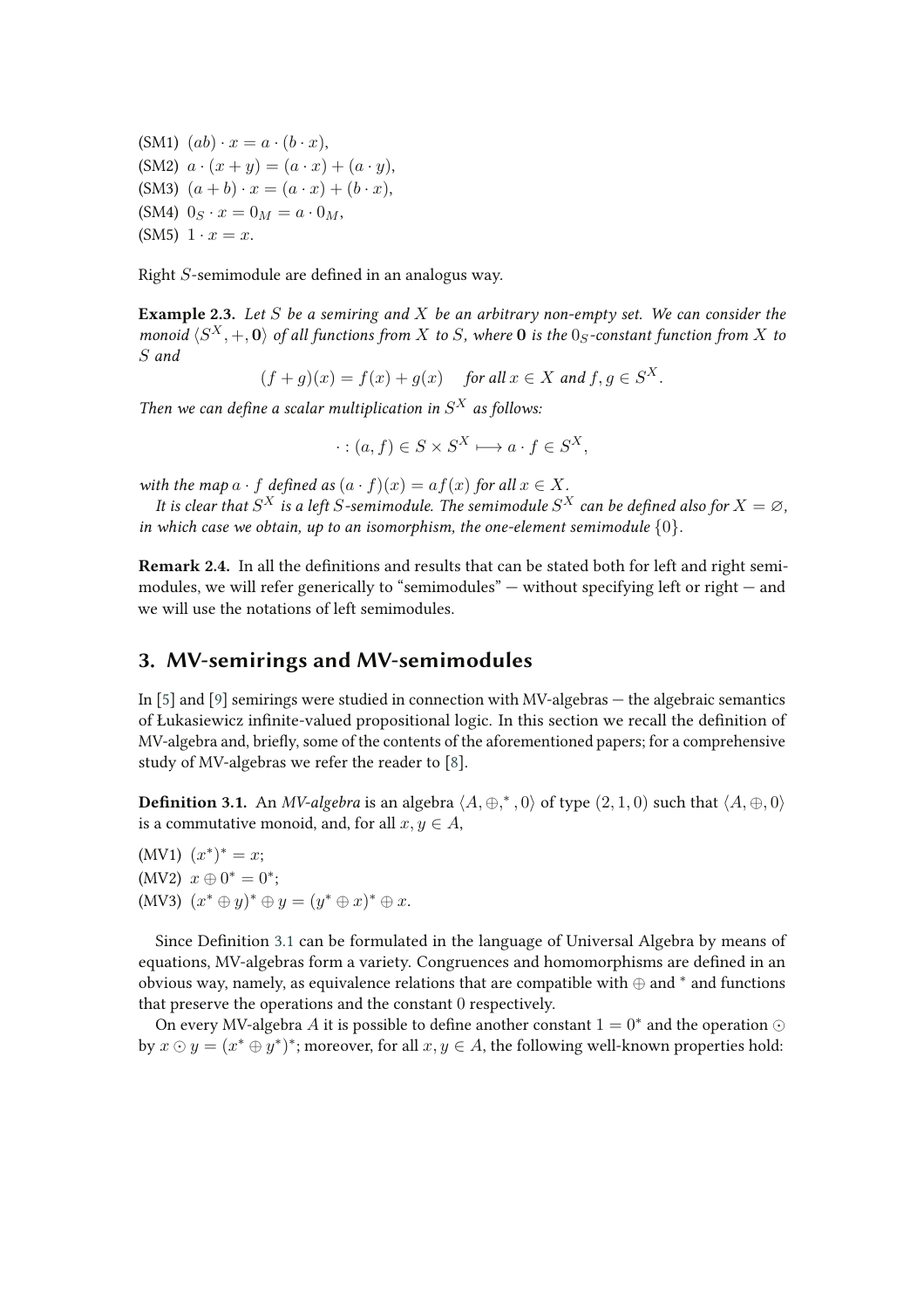- $\langle A, \odot, ^*, 1 \rangle$  is an MV-algebra;
- $*$  is an isomorphism between  $\langle A, \odot, ^*, 1 \rangle$  and  $\langle A, \oplus, ^*, 0 \rangle;$
- $-1^* = 0;$
- $x \oplus y = (x^* \odot y^*)^*;$
- $x \oplus 1 = 1$  (reformulation of (MV2));
- $x \oplus x^* = 1$ .

For any MV-algebra  $A$  and  $x, y \in A$ , we write  $x \leq y$  if and only if  $x^* \oplus y = 1$ . It is wellknown that ≤ is a partial order on A, called the *natural order* of A. Moreover, the natural order determines a structure of bounded distributive lattice on A [8, Propositions 1.1.5 and 1.5.1], with 0 and 1 respectively bottom and top element, and  $\vee$  and  $\wedge$  defined by

$$
x \lor y = (x \odot y^*) \oplus y,
$$
  
\n
$$
x \land y = (x^* \lor y^*)^* = x \odot (x^* \oplus y).
$$

A subset I of an MV-algebra A is called an *ideal* if it is a downward closed submonoid of  $\langle A, \oplus, 0 \rangle$ , i. e. if it satisfies the following properties:

- $0 \in I$ ;
- I is downward closed, that is,  $b \le a$  implies  $b \in I$  for all  $a \in I$  and  $b \in A$ ;
- $a \oplus b \in I$  for all  $a, b \in I$ .

**Example 3.2.** *Consider the interval* [0, 1] *of* R *with the operations*  $\oplus$  *and*<sup>\*</sup> *defined, respectively,*  $by x \oplus y := min\{x + y, 1\}$  and  $x^* := 1 - x$ . Then structure  $\langle [0, 1], \oplus, ^*, 0 \rangle$  is an MV-algebra, *often called the* standard MV-algebra*. The reason for such a name is the fact (which is perfectly equivalent to Theorem 3.3 below) that the algebra* [0, 1] *generates the whole variety of MV-algebras, namely, every MV-algebra can be obtained as a quotient of a subalgebra of a Cartesian power*  $[0,1]$ <sup> $\kappa$ </sup> (with pointwise defined operations) for some cardinal  $\kappa$ .

*In the standard MV-algebra the order relation (and therefore the lattice structure) is the usual one of real numbers; the product*  $\odot$  *is defined by*  $x \odot y := \max\{0, x + y - 1\}$ *.* 

**Theorem 3.3.** *An equation holds in* [0, 1] *if and only if it holds in every MV-algebra.*

**Example 3.4.** *Let*  $\langle G, +, -, 0, \vee, \wedge \rangle$  *be a lattice-ordered Abelian group, let u be a fixed positive element of* G and  $[0, u] = \{x \in G \mid 0 \le x \le u\}$ . Now let us define, for all  $x, y \in [0, u]$ ,  $x \oplus y := (x + y) \wedge u$  and  $x^* := u - x$ . Then it is easy to check that the structure  $\langle [0, u], \oplus, ^*, 0 \rangle$ *is an MV-algebra.*

**Example 3.5.** For any Boolean algebra  $\langle B, \vee, \wedge, ', 0, 1 \rangle$ , the structure  $\langle B, \vee, ', 0 \rangle$  is an MV-algebra. *Boolean algebras form a subvariety of the variety of MV-algebras. They are precisely the MValgebras satisfying the additional equation*  $x \oplus x = x$ .

For the proof of the following result we refer the reader to [9, Proposition 3.6].

**Proposition 3.6.** *Let* A *be an MV-algebra. Then*  $A^{\vee\odot} = \langle A, \vee, \odot, 0, 1 \rangle$  *and*  $A^{\wedge \oplus} = \langle A, \wedge, \oplus, 1, 0 \rangle$ *are semirings. Moreover, the involution*  $* : A \longrightarrow A$  *is an isomorphism between them.*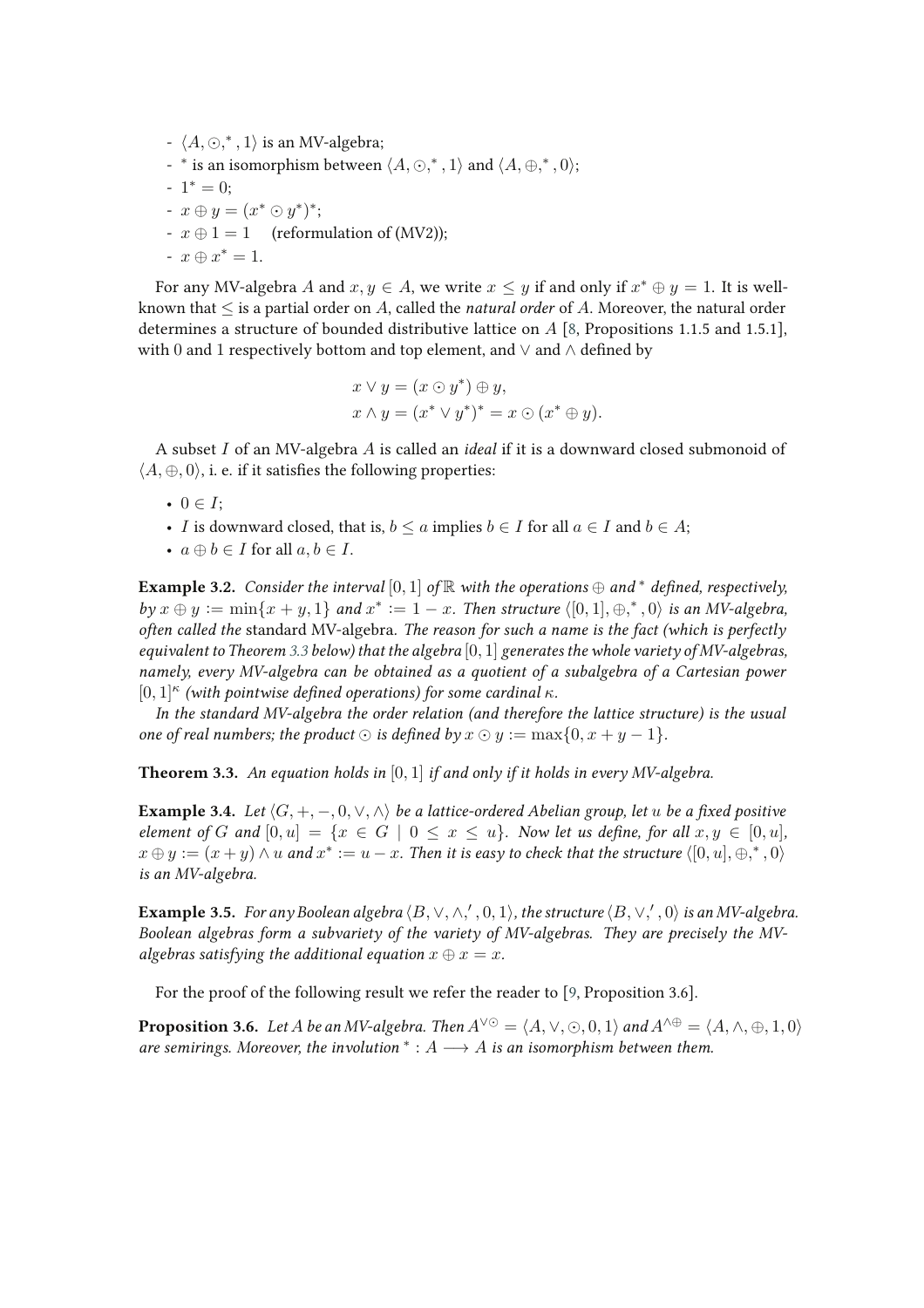**Remark 3.7.** Thanks to Proposition 3.6, we can limit our attention to one of the two *semiring reducts of* A; therefore, whenever not differently specified, we will refer only to  $A^{\vee\odot}$ , all the results holding also for  $A^{\wedge \oplus}$  up to the application of  $^*.$ 

We recall the following definition from [5].

**Definition 3.8.** An *MV-semiring* is a commutative, additively idempotent semiring  $\langle A, \vee, \cdot, 0, 1 \rangle$ for which there exists a map  $^* : A \longrightarrow A$  – called the *negation* – satisfying, for all  $a, b \in A$ , the following conditions:

(i)  $a \cdot b = 0$  iff  $b \le a^*$  (where  $a \le b$  iff  $a \vee b = b$ );

(ii)  $a \vee b = (a^* \cdot (a^* \cdot b)^*)^*$ .

**Proposition 3.9.** *For any MV-algebra*  $\langle A, \oplus, 0 \rangle$ *, both the semiring reducts*  $A^{\vee\odot}$  *and*  $A^{\wedge\oplus}$  *are MV-semirings. Conversely, if*  $\langle A, \vee, \cdot, 0, 1 \rangle$  *is an MV-semiring with negation* \*, the structure  $\langle A, \oplus, ^*, 0 \rangle$ , with

 $a \oplus b = (a^* \cdot b^*)^*$  *for all*  $a, b \in S$ ,

*is an MV-algebra.*

When  $A = [0, 1]$  we speak of *MV-tropical semiring*.

# **4. MV-tropical polynomials and McNaughton functions**

We shall now define tropical polynomials on MV-semirings and see their connection with McNaughton functions and — therefore — with free MV-algebras.

Given an MV-semiring  $\langle A, \vee, \odot, 0, 1 \rangle$ , a  $(\vee, \odot)$ -*MV-monomial* in *n* variables  $X_1, \ldots, X_n$  and with coefficients in  $A$ , is an expression of the form

$$
a\odot X_1^{j_1}\odot\ldots\odot X_n^{j_n},
$$

with  $a \in A$  and  $j_1, \ldots, j_n$  nonnegative integers, with the assumption that  $X_i^0 = 1$ .

A (∨, ⊙)-*MV-polynomial* is a semilinear combination of monomials:

$$
\bigvee_{i=0}^{m} a_{i} \odot X_{1}^{j_{1i}} \odot \cdots \odot X_{n}^{j_{ni}}.
$$

The set  $A[X_1, \ldots, X_n]$  of  $(\vee, \odot)$ -*MV-polynomials* is an A-semimodule in an obvious way, due to the distributivity of ∨ and ⊙.

Every  $(\vee, \odot)$ -*MV-polynomial* p in n variables with coefficients in A defines a function  $\tilde{p}$  :  $A^n\longrightarrow A$  by setting  ${\tilde X}_i$  as the  $i-$ th projection and then proceeding by structural induction. In particular, if A = [0, 1] is the standard *MV-semiring* then MV-polynomials are called *MV-tropical polynomials* and it is immediate to verify that  $\tilde{p}$  verifies the following properties:

- P1  $\tilde{p} : [0, 1]^n \rightarrow [0, 1]$  is a continuous function
- P2  $\,\tilde{p}$  is piecewise linear and each linear piece has locally the form  $a_0+\sum_{i=1}^n a_ix_i,$  where  $a_i \in \mathbb{N}$  for  $i > 0$  and  $a_0 \in \mathbb{R}$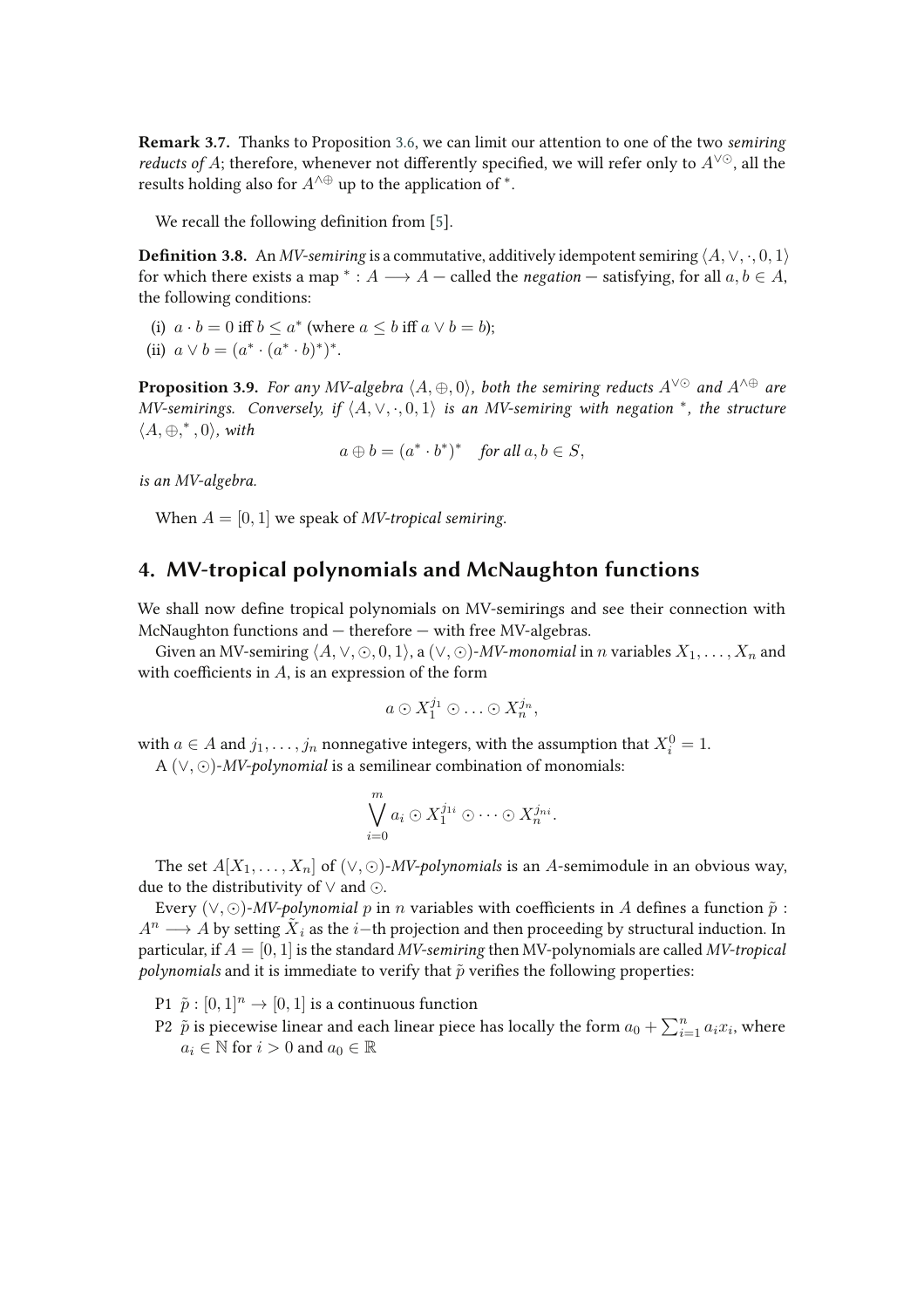P3  $\tilde{p}$  is convex.

We focus now on the case of one-variable MV-tropical polynomials. Recall that, for every  $x \in [0, 1]$  and  $n \in \mathbb{N}$ , we have

$$
\underbrace{x \odot \cdots \odot x}_{n \text{ times}} = x^n = ((nx - (n-1)) \vee 0) \wedge 1.
$$

**Proposition 4.1.** *A function*  $[0,1] \longrightarrow [0,1]$  *is continuous, convex and piecewise linear in which each piece has the form*  $ax + b$  *with*  $a \in \mathbb{Z}$ ,  $a \ge 0$  *and*  $b \in \mathbb{R}$  *if and only if it has a representation as a* (∨, ⊙)-MV-polynomial *of the form*  $\bigvee_i c_i \odot X^{d_i}$  *for*  $c_i \in [0,1]$  *and*  $d_i \in \mathbb{N}$ *.* 

**Proof.** By a simple structural induction argument, we can prove that any function associated with a polynomial  $\bigvee_i c_i \odot X^{d_i}$  has the properties of the Proposition.

Reciprocally, suppose  $f : [0, 1] \longrightarrow [0, 1]$  is continuous, convex and piecewise linear in which each piece has the form  $ax + b$  with  $a \in \mathbb{Z}$ ,  $a \ge 0$  and  $b \in \mathbb{R}$ . Since f is convex and piecewise linear, then it can be written as the supremum of linear pieces of the form  $ax + b$  with  $a \in \mathbb{Z}$ ,  $a \geq 0$  and  $b \in \mathbb{R}$ . We are going to write monomials associated to each truncated function  $1 \wedge (0 \vee (ax + b))$  in order to prove the claim. Indeed, consider the following cases:

- if  $a + b \in [0, 1]$  then by a direct calculation one can show that letting  $p = X^a \odot (a + b)$ we have  $\tilde{p}$  :  $x \in [0, 1] \to 1 \wedge (0 \vee (ax + b))$  and p is an MV-tropical polynomial.
- if  $a + b < 0$  then for every  $x \in [0, 1]$ ,  $ax + b < a + b < 0$ , hence we can consider the polynomial  $p = X \odot 0$ .
- if  $a + b > 1$  then  $a > 1 b$  hence  $(1 b)/a < 1$  and the function  $1 \wedge (0 \vee (ax + b))$  is equal to 1 for some  $c < 1$ . Then two cases are possible: either  $(1 - b)/a \leq 0$  and the function  $1 \wedge (0 \vee (ax + b))$  is constantly equal to 1 in [0, 1], hence we can consider the polynomial  $p = X^0$ . Or  $0 < (1 - b)/a < 1$ , hence the function is not constant and it is truncated at 1, but this is against the hypothesis of convexity.

As a consequence of properties in Proposition 4.1 we have:

**Proposition 4.2.** *If* p *is an MV-polynomial with one variable, then the function*  $\tilde{p}$  *is such that:* 

- $\tilde{p}(1) = a < 1$  *if and only if*  $\tilde{p}$  *is constantly equal to a.*
- $\tilde{p}(x) = 1$  *for some*  $x < 1$  *if and only if*  $\tilde{p}$  *is the constant function* 1*.*

**Corollary 4.3.** *Let* p *be an MV-tropical polynomial with one variable and let*  $Z(p) = \{x \in$  $[0, 1] \mid \tilde{p} = 1$ *). Then either*  $Z(p) = [0, 1]$  *(iff*  $\tilde{p}$  *is the constant function* 1*), or*  $Z(p) \subseteq \{1\}$ *. In the latter case,*  $Z(p) = \emptyset$  *iff*  $\tilde{p}$  *is a constant function different from* 1*.* 

Due to the distributivity of ⊙ over ∨, the set of MV-tropical polynomial functions coincides with the set of functions associated to any term written in the language of semirings. On the other hand, the same does not hold for general terms of MV-algebras (when also the negation is involved), even when we consider in the language a constant symbol for every element in  $[0, 1]$ , as we explain in the following lines (we refer to [18, 20, 3] for details on MNaughton functions and in particular [2] for the one variable case).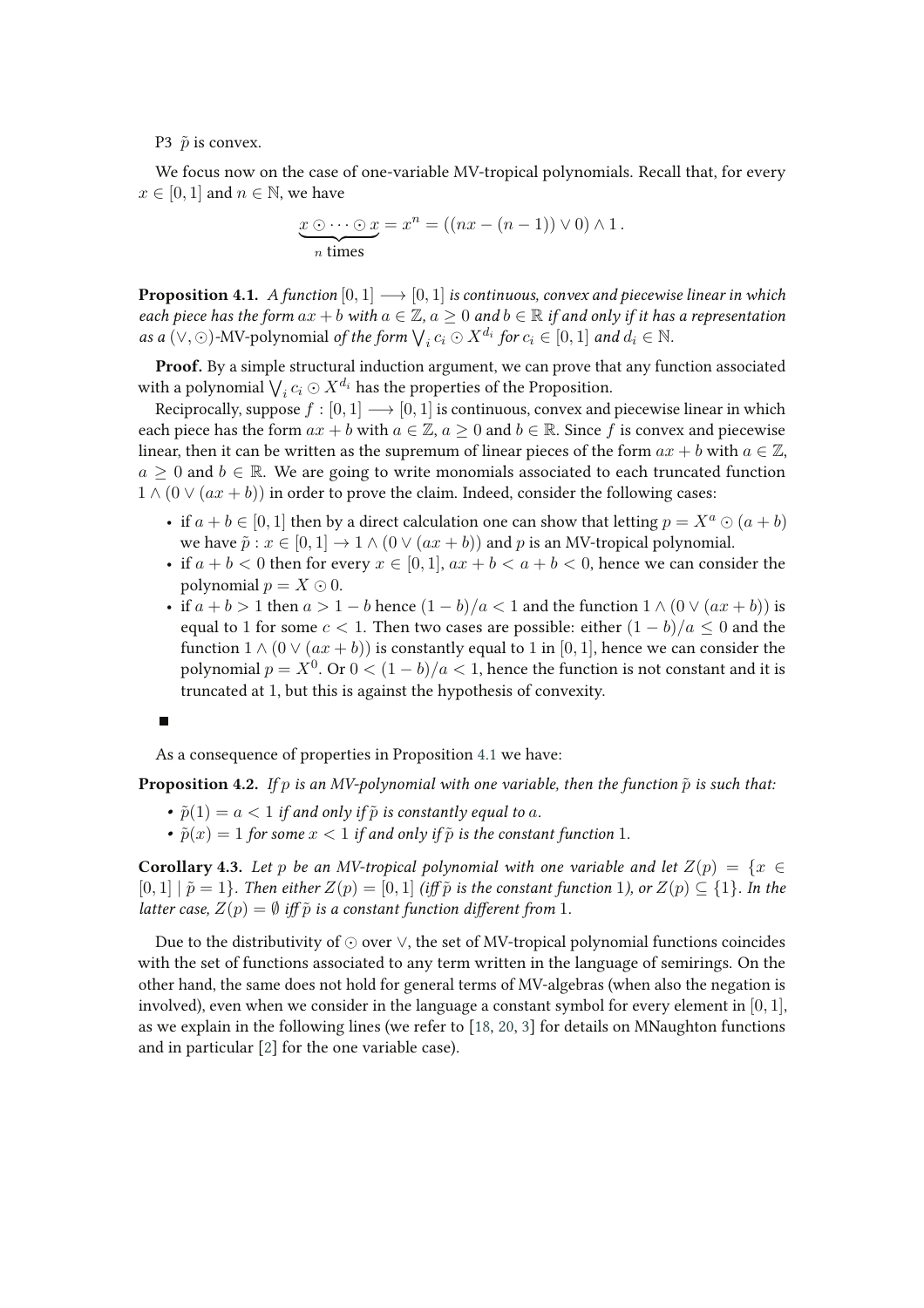**Definition 4.4.** A function  $f$  from  $[0, 1]^n$  to  $[0, 1]$  is called a *generalized McNaughton function* if it is continuous, piecewise linear and each piece has integer degree one coefficients and real degree zero coefficient.

Differently from McNaughton functions that take  $\{0,1\}$  values on  $\{0,1\}^n$ , generalized Mc-Naugthon functions can attain any real value in  $[0,1]$  when restricted to  $\{0,1\}^n$ . The set  $GM_n$ of generalized McNaughton functions from  $[0, 1]^n$  to  $[0, 1]$ , equipped with pointwise operations, forms an MV-algebra. We can hence consider the semiring reduct of the MV-algebra  $GM_n$  and it is of course an MV-semiring.

According to Proposition 4.1, convex generalized McNaughton functions in  $GM<sub>1</sub>$  are precisely the MV-tropical polynomial functions with one variable.

**Definition 4.5.** An MV-tropical rational function is the difference of two MV-tropical polynomial functions  $f$  and  $g$  and can be described in the language of MV as

$$
f \ominus g = f \odot g^*
$$

### **5. Neural Networks**

Among the many possible neural networks typologies and structures, we focus our attention on multilayer perceptrons. These are feedforward neural networks with one or more hidden layers. A multilayer perceptron with  $l$  hidden layers,  $n$  inputs and one output can be represented as a function  $F : [0, 1]^n \rightarrow [0, 1]$  such that  $F(x_1, \ldots, x_n) =$ 

$$
\psi\left(\sum_{k=1}^{n^{(l)}}\omega_{ok}\psi\left(\sum_{j=1}^{n^{(l-1)}}\omega_{kj}\psi\left(\ldots\left(\sum_{i=1}^n\omega_{li}x_i+b_i\right)\ldots\right)\right)\right),\right)
$$

where  $\psi : \mathbb{R} \to [0,1]$  is a monotone-nondecreasing continuous function (referred to as activation function),  $\omega_{ok}$  is the synaptic weight from neuron k in the l-th hidden layer to the single output neuron o,  $\omega_{kj}$  is the synaptic weight from neuron j in the  $(l - 1)$ -th hidden layer to neuron  $k$  in the  $l$ -th hidden layer, and so on for the other synaptic weights.

In the simplest case, a multilayer perceptron has exactly one hidden layer. This network can be represented as a function  $G:[0,1]^n\rightarrow [0,1]$ :

$$
G(x_1,...,x_n) = \sum_{1=1}^{\overline{n}} \alpha_i \psi \left( \sum_{j=1}^n w_{ij} x_j + b_i \right), \qquad (1)
$$

where  $\bar{n}$  is the number of neurons in the hidden layer.

In the following we shall consider multilayer perceptrons where the activation function is piecewise linear function  $\psi(x) = \max(\min(1, x), 0)$ , and the synaptic weights are integer values and we focus on the one-variable case.

**Theorem 5.1.** *Let*  $\psi$  :  $\mathbb{R} \longrightarrow [0, 1]$  *be defined as*  $\psi(x) = (1 \land x) \lor 0$ *. Then:*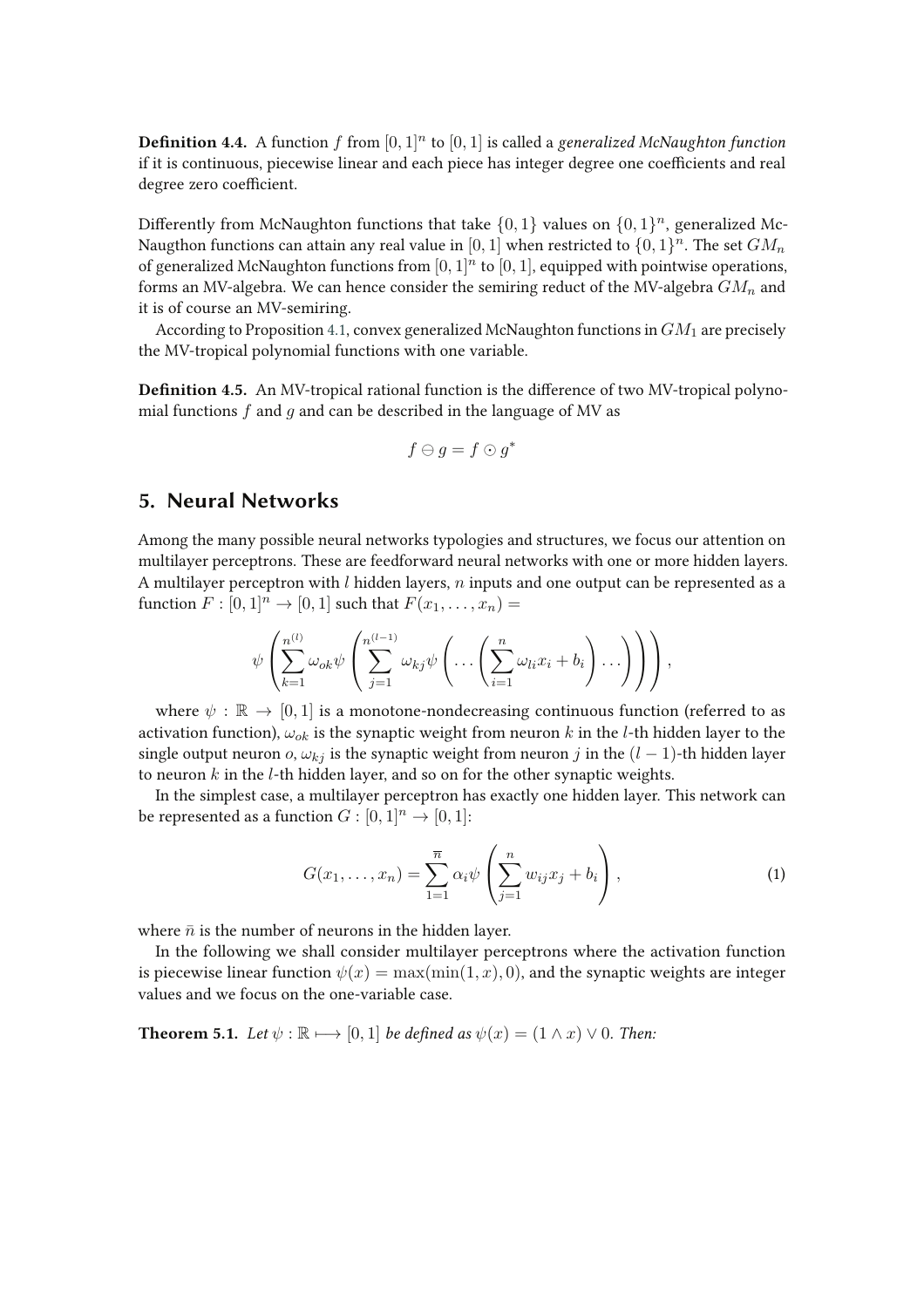*(i)* For all  $\bar{n} \in \mathbb{N}$ ,  $\alpha_i, w_{ij} \in \mathbb{Z}$ ,  $b_i \in \mathbb{R}$ , where  $i = 1, \ldots, \bar{n}$ , the function  $F : [0, 1] \mapsto [0, 1]$ defined as:

$$
F(x) = \sum_{1=1}^{\bar{n}} \alpha_i \psi(w_i x + b_i)
$$

*is an MV-tropical rational function*

*(ii)* For any MV-tropical rational function f, there exist  $\bar{n} \in \mathbb{N}$  and  $\alpha_i, w_i \in \mathbb{Z}$ ,  $b_i \in \mathbb{R}$ , where  $i = 1, \ldots, \bar{n}$  and  $j = 1, \ldots, n$ , such that

$$
f(x) = \sum_{1=1}^{\bar{n}} \alpha_i \psi (w_i x + b_i)
$$

# **6. Conclusions**

In this paper, putting together the approaches in [4] and [22], we suggest a description of functions calculated by a class of neural networks by means of functions corresponding to formulas written in the language of MV-tropical semirings. The benefit of such approach is to have a logical representation of a neural network, in which the parameters of the network are easily recognizable. Further, polynomials also provide a sort of normal forms for expressions in a given language.

Already many results have been obtained in the context of tropical geometry from one side and of Łukasiewicz logic and MV-algebras from another side. This paper is a further step in the direction of showing that both tropical geometry and MV-algebras are an interesting tool for the developing of the logic of algebraic geometry.

#### **Acknowledgments**

Ciro Russo was supported by the individual travel grant *Professor Visitante no Exterior Sênior* - **Grant No. 88887.477515/2020-00**, awarded by the Coordenadoria de Aperfeiçoamento de Pessoal de Nível Superior and the Universidade Federal da Bahia through the CAPES-PrInt UFBA.

#### **References**

- [1] Stefano Aguzzoli: A note on the representation of McNaughton lines by basic literals. Soft Comput. 2(3): 111-115 (1998)
- [2] Aguzzoli, S. The Complexity of McNaughton Functions of One Variable. Advances in applied mathematics. 21.1 (1998): 58–77. Web.
- [3] S. Aguzzoli, S. Bova, B. Gerla, Chapter IX: Free algebras and functional representation for fuzzy logics, in: Handbook of Mathematical Fuzzy Logic, Studies in Logics, College Publications, 2011.
- [4] Paolo Amato, Antonio Di Nola, Brunella Gerla: Neural Networks And Rational Mcnaughton Functions. J. Multiple Valued Log. Soft Comput. 11(1-2): 95-110 (2005)